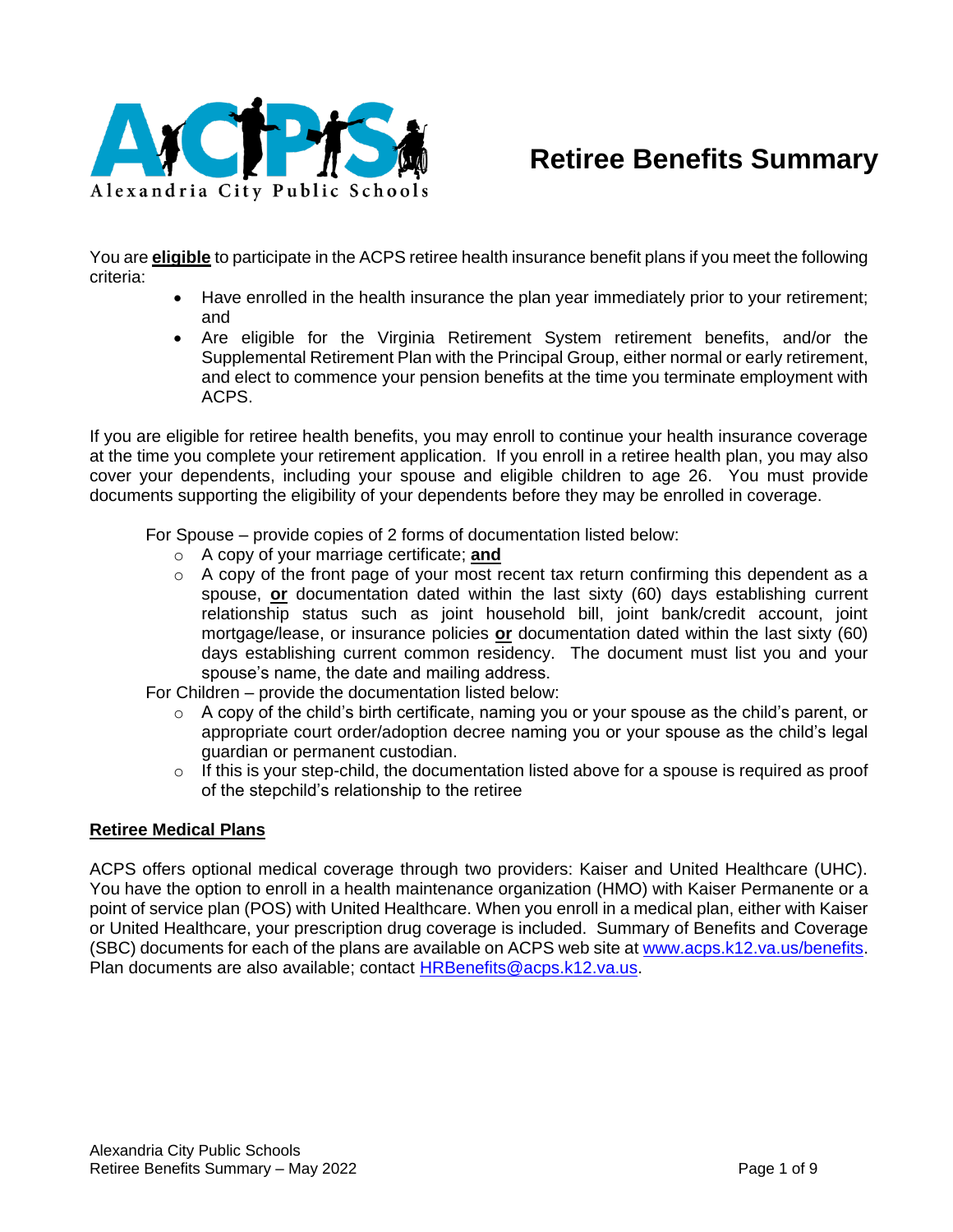ACPS retiree medical coverage is provided through Kaiser and United Healthcare. **If you are not eligible for Medicare when you retire,** you may continue to participate in the same medical plan with Kaiser HMO plan or United Healthcare POS as when you were an active employee with ACPS. You may choose from:

- **United Healthcare Point-of-Service (POS) Plan** is a healthcare option that allows you at time of service to choose medical services offered by a provider within the network or by a provider outside of the network. However, when you use in-network providers, you receive the highest level of benefits.
- **Kaiser Health Maintenance Organization (HMO)** uses a network of physicians, clinic and hospital staff that provide prevention and treatment to members and their families. However, to be covered, all care must be provided by an HMO network provider; in other words, the plan does not provide out-of-network coverage, unless it is an emergency.

**If you are eligible for Medicare, you must enroll in Medicare Part B in order to continue your retiree health insurance coverage with ACPS**. Options available to Medicare eligible retirees include Kaiser Medicare Plus Plan and United Healthcare Medicare Advantage Plan. Participation in these plans requires enrollment in both Medicare Parts A and B.

# **VRS Retiree Health Insurance Credit**

You may be eligible for a retiree health insurance credit which provides you with a reimbursement to assist with the cost of health insurance premiums, and is added to your monthly pension payment with the Virginia Retirement System (VRS). To be eligible for the health insurance credit, you must have been a professional or administrative support employee and retired with 15 or more years of creditable service; or retired on a disability. The credit is a monthly amount of \$4 for each year of service with VRS. The credit may not exceed the amount of your individual health insurance premium (medical, dental, vision) and will end upon your death.

# **ACPS Retiree Medical Subsidy**

If you were hired prior to July 1, 2008 and retire under the provisions of VRS and/or the Supplemental Retirement Plan with Principal Financial Group, you may receive a maximum of \$265 per month subsidy from ACPS towards the cost of continuing group medical care coverage with ACPS. There is no ACPS subsidy for dental or vision coverage for retirees.

# **Monthly Premium – Health Insurance Credit = Net Premium for Retiree Only**

- $\circ$  If Net Premium for Retiree Only is \$265 or greater, ACPS' subsidy maximum is \$265.
- $\circ$  If Net Premium for Retiree Only is less than \$265, ACPS provides a subsidy maximum equal to the Net Premium.

The following ACPS retiree medical subsidy guidelines apply to employees hired on or after July 1, 2008:

- ACPS subsidy is available only to employees who have been a member of the ACPS Supplemental Retirement plan for five (5) years. The pro-rated amount would be 5% per year for a total of 25% of the retiree medical subsidy.
- The remaining amount would be granted at a rate of 5% for each full year of VRS creditable service incurred prior to employment with ACPS, plus 5% of every year of VRS creditable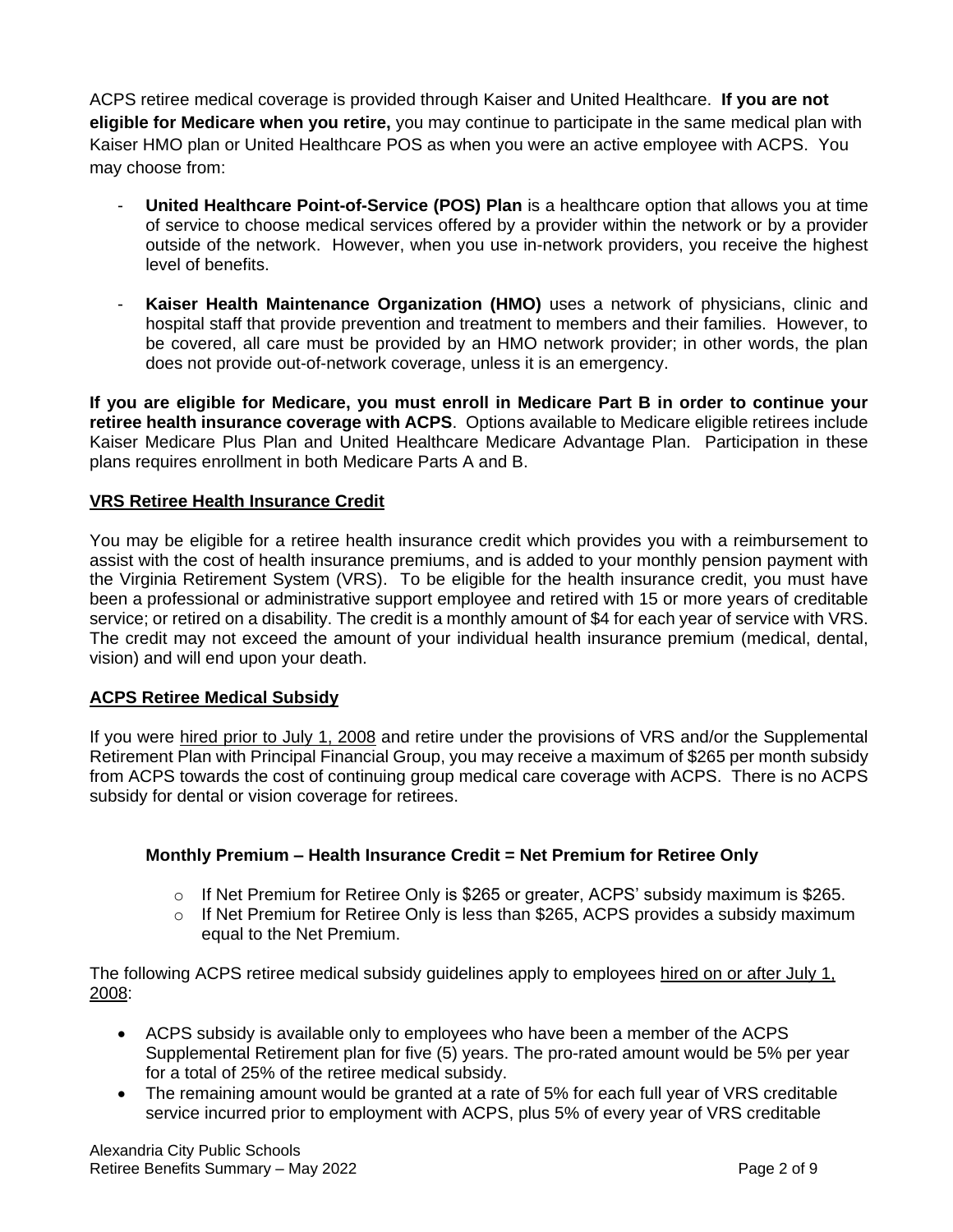service earned during ACPS employment. The maximum subsidy of \$265 per month would be earned after 15 years of creditable VRS service.

- The subsidy would be available only to employees retiring from ACPS and participating in an ACPS group medical plan. Dental and Vision benefits would be excluded.
- If an employee is approved for VRS disability retirement, the employee would receive the full amount of the ACPS retiree medical subsidy.

You may be able to continue medical coverage with the United Healthcare POS plan or Kaiser HMO plan when you retire from ACPS and you are not yet eligible for Medicare at retirement.

| <b>Healthcare Plan for</b><br><b>Retirees Not Eligible for</b> |                                    |                                   |                                       |
|----------------------------------------------------------------|------------------------------------|-----------------------------------|---------------------------------------|
| <b>Medicare</b>                                                | <b>United Healthcare POS Plan</b>  |                                   | <b>Kaiser HMO Plan</b>                |
| <b>Medical Plan Provisions</b>                                 | <b>In-Network</b>                  | <b>Out of Network</b>             | <b>In-Network Only</b>                |
| <b>Annual Deductible</b>                                       | \$300 Individual<br>\$600 Family   | \$600 Individual<br>\$1200 Family | None                                  |
| Coinsurance                                                    | 10%                                | 30%                               | 0%                                    |
| <b>Medical Out of Pocket</b><br>Maximum                        | \$3000/\$6000<br>single/family     | \$6000/\$12000<br>single/family   | \$3500/\$9400 single/family           |
| Doctor's Office Copay per<br><b>Visit</b>                      | \$20/\$35<br>Primary/Specialist    | 30% after annual<br>deductible    | \$20/\$30 Primary/Specialist          |
| <b>Hospital Outpatient Copay</b>                               | 10% after annual<br>deductible     | 30% after annual<br>deductible    | \$75                                  |
| Hospital Inpatient Copay per<br>Admission                      | 10% after annual<br>deductible     | 30% after annual<br>deductible    | \$300                                 |
| Emergency Room Copay per<br><b>Visit</b>                       | \$200                              | \$200                             | \$200                                 |
| <b>Urgent Care Copay per Visit</b>                             | \$30                               | 30% after annual<br>deductible    | \$30                                  |
| <b>Prescription Drug Plan</b>                                  |                                    | <b>CareFirst CVS/Caremark</b>     |                                       |
| <b>Provisions</b>                                              |                                    | <b>Prescription Drugs</b>         | <b>Kaiser Pharmacy</b>                |
| - Retail Rx Copay                                              | \$10/\$30/\$50 up to 34 day supply |                                   | \$15/\$25/\$40 up to 60 day<br>supply |
| - Mail Order Rx Copay up to<br>90 day supply                   | \$20/\$60/\$100                    |                                   | \$15/\$25/\$40                        |
| - Rx Out of Pocket<br>Maximum                                  | \$1000/\$3000 single/family        |                                   | <b>Combined with Medical</b>          |

# **Prescription Drug Plans**

When you enroll in a medical plan, either with Kaiser or United Healthcare, your prescription drug coverage is included. This coverage allows you to fill your prescriptions at participating retail pharmacies, as well as through a mail order program. The amount of your co-pay depends on the type of prescription that you purchase. Your doctor and pharmacist can help you select the prescription that is right for you.

- $\triangleright$  If you elect to participate in a United Healthcare medical plan, your prescription drugs are administered by CareFirst CVS/Caremark. You will receive a separate ID card for your prescription drugs.
- ➢ If you are a Kaiser participant, your prescription drugs are provided by Kaiser participating network pharmacies.

Alexandria City Public Schools Retiree Benefits Summary – May 2022 **Page 3 of 9** and 2012 A **generic drug** is one that meets the same standards as brand-name drugs for safety, purity, strength, and effectiveness. You pay a lower co-pay when you elect generic drugs.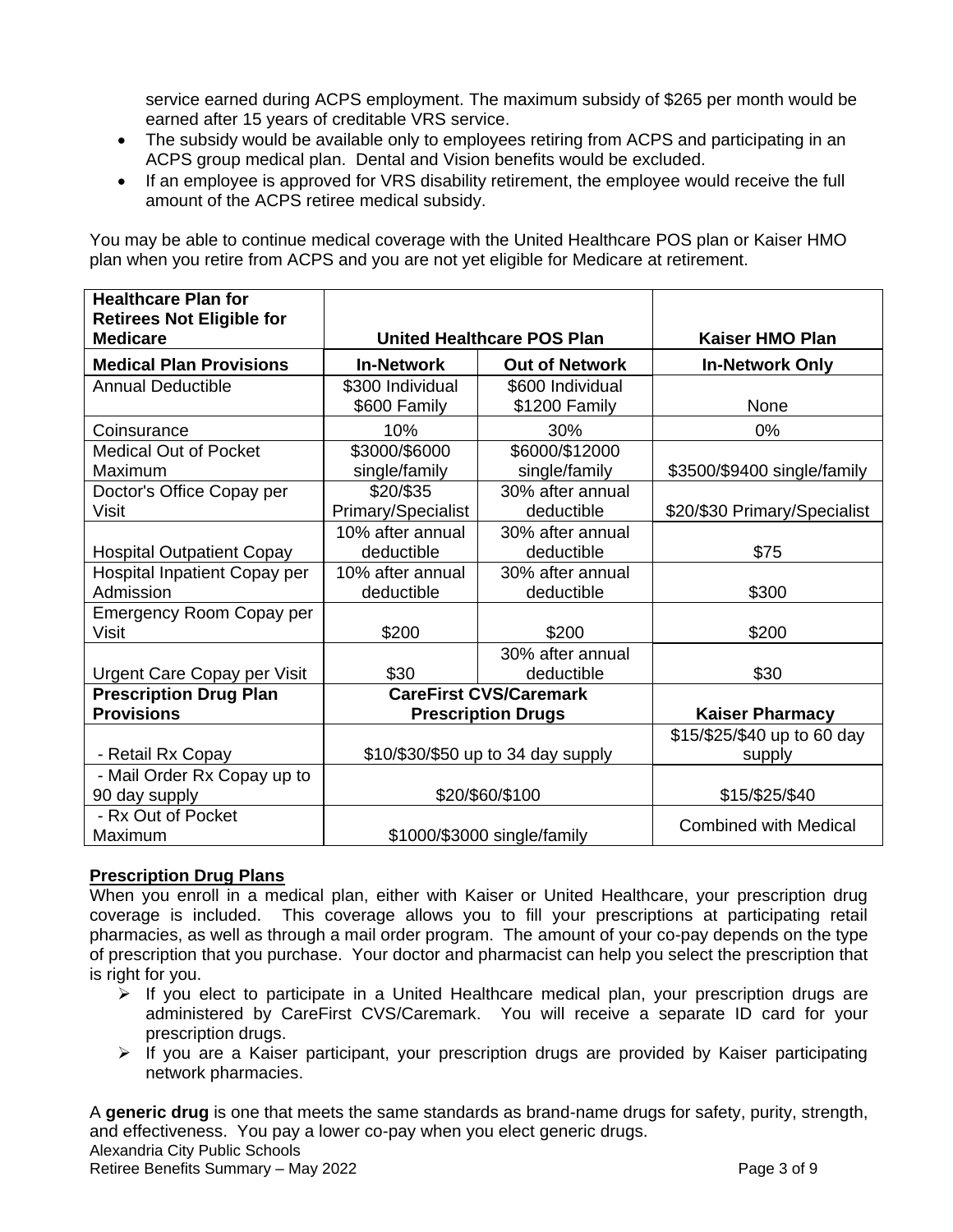A **preferred brand-name drug** is a brand-name drug that is listed on the Preferred Drug List (PDL). These drugs meet the needs of most patients.

A **non-preferred brand-name drug** is a brand-name drug that is not on the preferred list of the carrier. These drugs usually have an alternative on the preferred list.

| <b>Prescription Drugs for</b><br><b>Retirees Participating in</b><br><b>Non-Medicare Plan</b> | <b>CareFirst CVS/Caremark for</b><br><b>UHC POS Plan Participant</b> |                                            | Kaiser HMO Plan Participant               |                                      |
|-----------------------------------------------------------------------------------------------|----------------------------------------------------------------------|--------------------------------------------|-------------------------------------------|--------------------------------------|
|                                                                                               | Retail<br>(34-day<br>supply)                                         | <b>Mail Order</b><br>$(90-day)$<br>supply) | <b>Retail</b><br>(Up to 60-day<br>supply) | <b>Mail Order</b><br>(90-day supply) |
| <b>Generic or Tier 1</b>                                                                      | $$10$ co-pay                                                         | $$20 co-pay$                               | \$15 or \$20 co-<br>pay                   | $$15$ co-pay                         |
| Preferred brand-name or<br>Tier 2                                                             | \$30 co-pay                                                          | \$60 co-pay                                | \$25 or \$45 co-<br>pay                   | \$25 co-pay                          |
| Non-preferred brand-<br>name or Tier 3                                                        | \$50 co-pay                                                          | $$100 co-pay$                              | \$40 or \$60 co-<br>pay                   | $$40$ co-pay                         |

You are typically **eligible for Medicare when you turn age 65**. In order for you to continue your health insurance coverage with ACPS, you must enroll in both Part A and Part B. The following plans are available to Medicare eligible retirees.

| <b>Healthcare Plan for</b>   | <b>United Healthcare</b>       | Kaiser                              |
|------------------------------|--------------------------------|-------------------------------------|
| <b>Retirees Eligible for</b> | <b>Medicare Advantage</b>      | <b>Medicare Plus</b>                |
| <b>Medicare</b>              |                                |                                     |
|                              | <b>In-Network and Out of</b>   | <b>In-Network</b>                   |
|                              | <b>Network</b>                 |                                     |
| <b>Annual Deductible</b>     | None                           | <b>None</b>                         |
| Coinsurance (plan pays)      | 100%                           | 100%                                |
| Out-of-Pocket Maximum        | Individual \$2,000             | Individual \$3,400                  |
| Doctor's visits              | \$10 Primary Care &            |                                     |
|                              | \$20 Specialist                | \$15 co-pay                         |
| <b>Preventive Care</b>       | No charge                      | No charge                           |
| <b>Urgent Care</b>           | \$35 copay                     | $$15$ copay                         |
| <b>Inpatient Hospital</b>    | \$200 copay                    | $$100$ copay                        |
| X-rays & Lab (preventive)    | No charge                      | No charge                           |
| <b>Emergency Room</b>        | \$50 copay; waived if admitted | \$50 copay; waived if admitted      |
| <b>Ambulance Service</b>     | $$50$ co-pay                   | No charge                           |
| <b>Dental Services</b>       | Not covered                    | \$30 copay for office visit, 1 exam |
|                              |                                | every 6 months                      |
| <b>Vision Services</b>       |                                | $$15$ co-pay                        |
| Office visit                 | Routine exam \$20 copay        | 75% of the cost glasses             |
|                              |                                | 85% of cost of contacts             |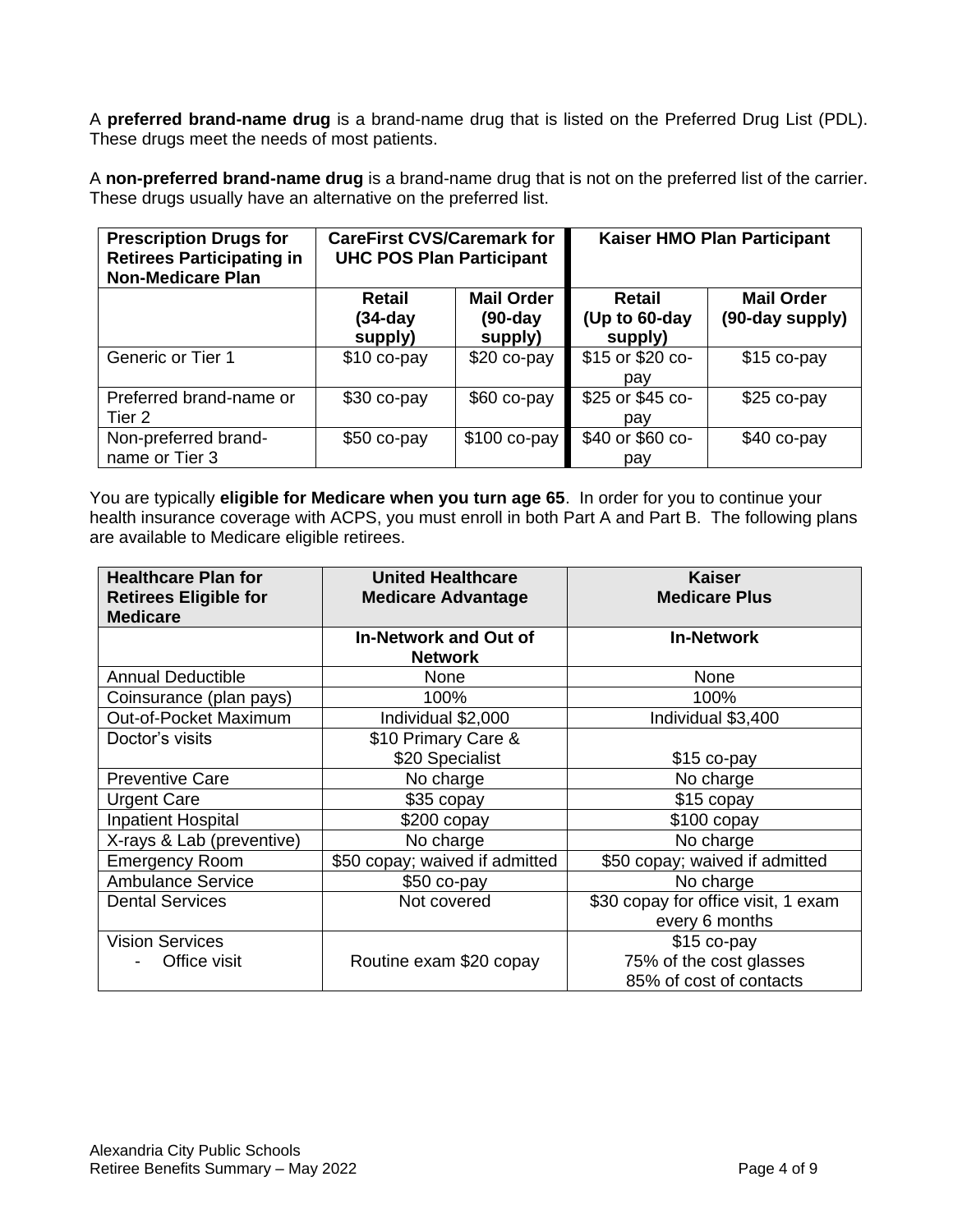# **Dental Plan**

CareFirst BlueDental Plus is the dental provider for Alexandria City Public Schools. With this plan, you may receive treatment from any licensed dentist. However, you are likely to save money by going to a CareFirst participating dentist in the BlueDental Plus network. For each covered service, the CareFirst BlueDental Plus participating dentists agree to accept their actual fee or CareFirst scheduled fee, whichever is less. If the CareFirst scheduled fees are lower than the dentists' fees, the participating dentist agrees not to charge you the difference. For more information, visit [www.carefirst.com\acps.](file://///COMS1/HOME/Benefits/Open%20Enrollment/May%202019%20OE/Retirees/www.carefirst.com/acps)

| <b>Dental Services</b>                     | <b>BlueDental Plus</b><br><b>In-Network</b> | <b>Out-of-Network</b>           |
|--------------------------------------------|---------------------------------------------|---------------------------------|
| Annual deductible                          | \$50 Individual<br>\$150 Family             | \$50 Individual<br>\$150 Family |
| Calendar Year Maximum Benefit              | \$2000                                      | \$2,000                         |
| Orthodontia Lifetime Maximum               | \$1,000                                     | \$1,000                         |
| Preventive care                            | 100%                                        | 80%                             |
| Basic restorative care*                    | 80%                                         | 60%                             |
| Major reconstructive care*                 | 80%                                         | 60%                             |
| Orthodontic (children & adult<br>coverage) | 50%                                         | 50%                             |

*\*Annual deductible only applies to basic and major care.*

# **Vision Plan**

ACPS offers a separate comprehensive vision plan through EyeMed. This plan allows you to improve your health through a routine eye exam, while saving you money on your eye care purchases. The plan is available through thousands of provider locations participating on the EyeMed INSIGHT network, [www.eyemedvisioncare.com.](http://www.eyemedvisioncare.com/) As you seek vision care services you should consider using EyeMed providers so you can receive the in-network coverage – maximizing the full coverage provided by this benefit.

| <b>Vision Services</b>                  | <b>In-Network</b>                                   | <b>Out-of-Network</b><br><b>Reimbursement</b> |
|-----------------------------------------|-----------------------------------------------------|-----------------------------------------------|
| <b>Office Visits</b>                    |                                                     |                                               |
| Copay/Frequency                         | \$0 co-pay, once every 12 months                    | Up to $$30$                                   |
| <b>Contact Lens Fit &amp; Follow-Up</b> |                                                     |                                               |
| Standard                                | Up to $$55$                                         | N/A                                           |
| Premium                                 | 10% off U&C                                         | N/A                                           |
| Frames - Once every 12                  |                                                     |                                               |
| months                                  | \$170; 20% off balance over \$170                   | Up to \$75                                    |
| Annual allowance                        |                                                     |                                               |
| <b>Standard Lenses</b>                  |                                                     |                                               |
| Single vision                           | $$15$ co-pay                                        | Up to $$25$                                   |
| Bifocal/Trifocal                        | \$15 co-pay                                         | Up to $$40$                                   |
| Progressive Lenses                      | \$80 for Standard/\$100-\$125<br>Premium            | Up to \$40                                    |
| <b>Lens Options</b>                     | Copay varies depending on options                   | N/A                                           |
|                                         |                                                     |                                               |
| <b>Contact Lenses</b>                   |                                                     |                                               |
| Annual allowance                        | \$170                                               | Up to \$120                                   |
| Medically necessary                     | \$0 co-pay, paid in full                            | Up to \$200                                   |
| <b>Laser Vision Correction</b>          | 15% off retail price or 5% off<br>promotional price | N/A                                           |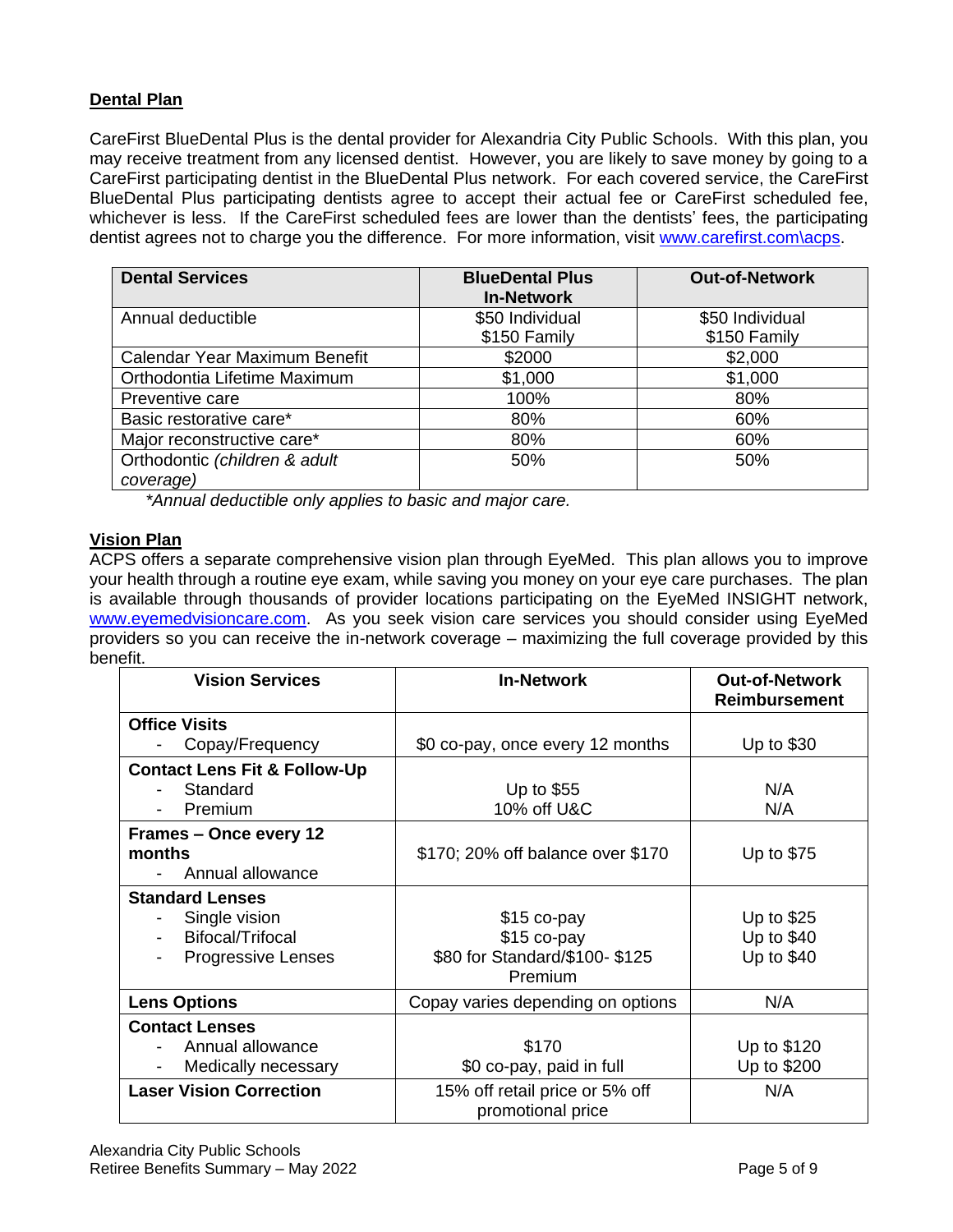#### **Payment of Monthly Retiree Health Insurance Premium**

- If you elect the United Healthcare Medicare Advantage Plan, you will receive a monthly invoice directly from United Healthcare, and will remit your premiums directly to them. You may pay via electronic fund transfer – contact member services at the number on the back of your ID card for more information.
- If your spouse elects Kaiser Medicare Plus you will have the option of having the premium deducted from your VRS retirement pay or you will be billed directly by Kaiser Permanente. You may pay Kaiser by electronic funds transfer, credit card, debit card, or checking or savings account.
- If you elect any of the other coverages listed above, your total monthly premium will be deducted from your VRS Retirement pension payments, if applicable.
- If you are a Surviving Dependent of a Retiree, your monthly premium is due the first of each month, checks payable to "ACPS", mailed to: Connie Felix-Snyder, Financial Services, 1340 Braddock Place, Suite 610, Alexandria, VA 22314. Please note, failure to pay the monthly premium on time or within the 30-day grace period, will result in cancellation of your coverages and you will not be able to re-enroll at a later date.

#### **Retiree Life Insurance**

When you retire with retirement benefits from Virginia Retirement System, you receive Basic Group Life Insurance at no cost to you. The basic life insurance coverage is equal to your compensation at retirement, rounded to the next highest thousand and then doubled. The accidental death and dismemberment ceases upon retirement.

Your coverage begins to reduce on January 1, following one calendar year of retirement. The reduction rate is 25 percent each January 1 until it reaches 25 percent of its value at retirement. For more information, contact VRS at 888-827-3847 or [www.varetire.org.](http://www.varetire.org/)

#### **Retirement Plans**

**Virginia Retirement System** is a defined benefit retirement plan, available to former full time ACPS employees. At the time of retirement, if eligible, you choose how to receive your retirement monies, i.e. basic benefit, basic benefit with partial lump sum payment, advance pension option, survivor option or survivor option with part-lump sum payment.

The VRS monthly retirement payment is paid on the first of the month for the previous month. More information on VRS is available online [www.varetire.org.](http://www.varetire.org/) For questions regarding your pension payments, contact VRS at 1-888-827-3847.

**ACPS Supplemental Retirement Plan** is a defined benefit retirement plan, administered by the **Principal Financial Group***;* [www.principal.com.](http://www.principal.com/) At retirement, you choose how to receive your retirement monies, i.e. life annuity, life with modified cash refund annuity, certain and life annuity or survivorship annuity. For questions regarding your pension payments, contact the Principal Financial Group at 1-800-247-7011.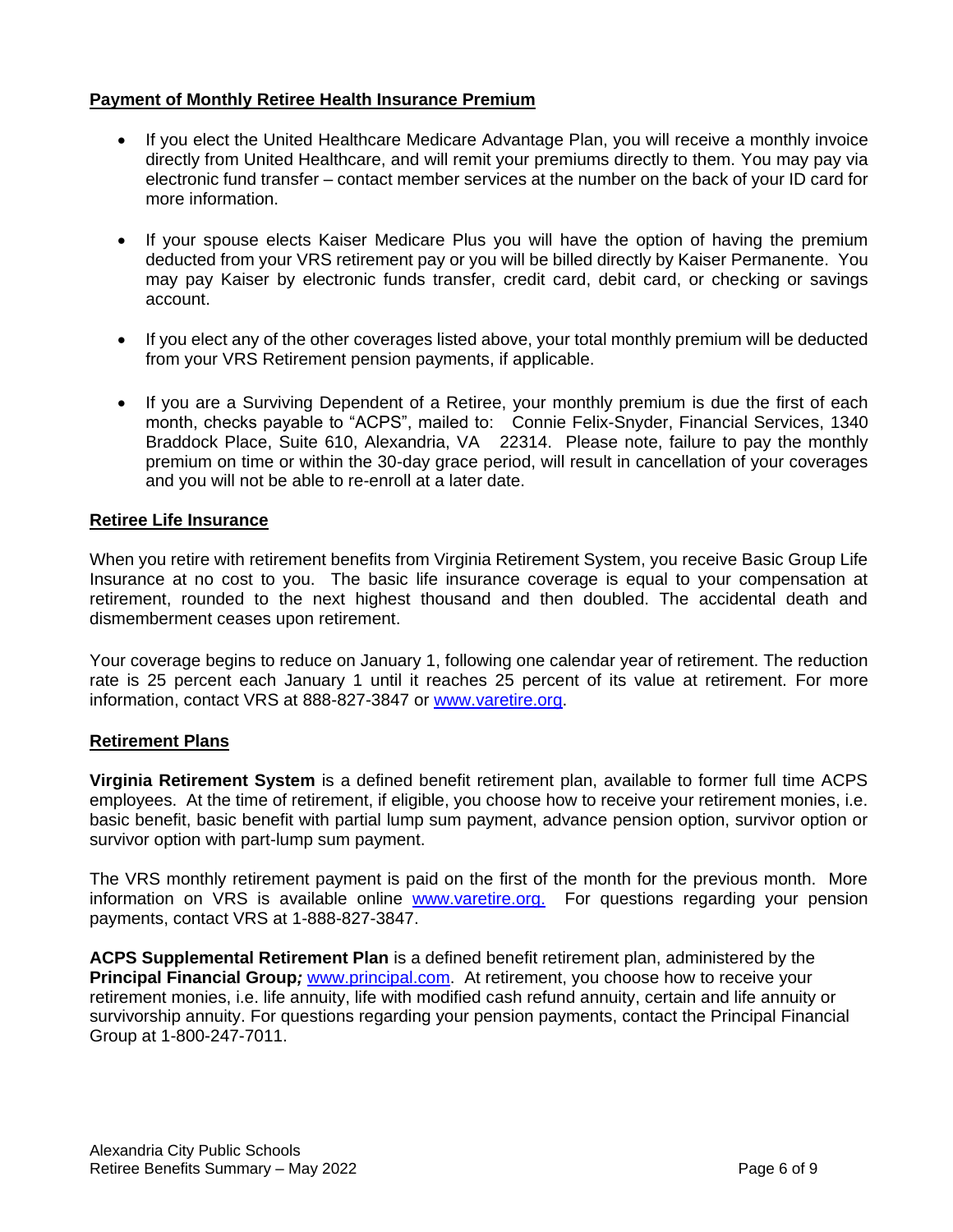# **Your Benefits and the Law**

- **Patient Protection and Affordable Care Act (PPACA)** ACPS continues to monitor PPACA and implement the provisions of the Affordable Care Act as required by the law. One of the key provisions of the Affordable Care Act is the requirement for all individuals to maintain health coverage. If you are covered by an ACPS medical plan and remain covered throughout the year, you are in compliance with the individual mandate. For more information about the individual mandate and plans that you may be able to purchase through the Healthcare Exchange, visit [www.healthcare.gov.](http://www.healthcare.gov/)
- **Summary of Benefits and Coverage (SBC)** PPACA requires group health plans to provide employees with a concise, plain language document detailing information about the plan's benefits and coverage. The format of the SBC is standardized for ease of comparison. SBCs for Kaiser HMO and United Healthcare POS are posted on the ACPS website [www.acps.k12.va.us/retirees.](http://www.acps.k12.va.us/retirees)
- **Women's Health & Cancer Rights Act -** If you have had a mastectomy, you may be entitled to certain benefits under the women's Health & Cancer Rights Act. ACPS medical plans provide mastectomy related benefits and coverage according to the law. For details of these benefits, please contact your health plan provider.
- **Medicare Prescription Drug (Medicare D) Plan** for retirees or dependents age 65 or older All medical plans offered by ACPS include prescription drug coverage that is as comprehensive as or better than the Medicare Prescription Drug plan.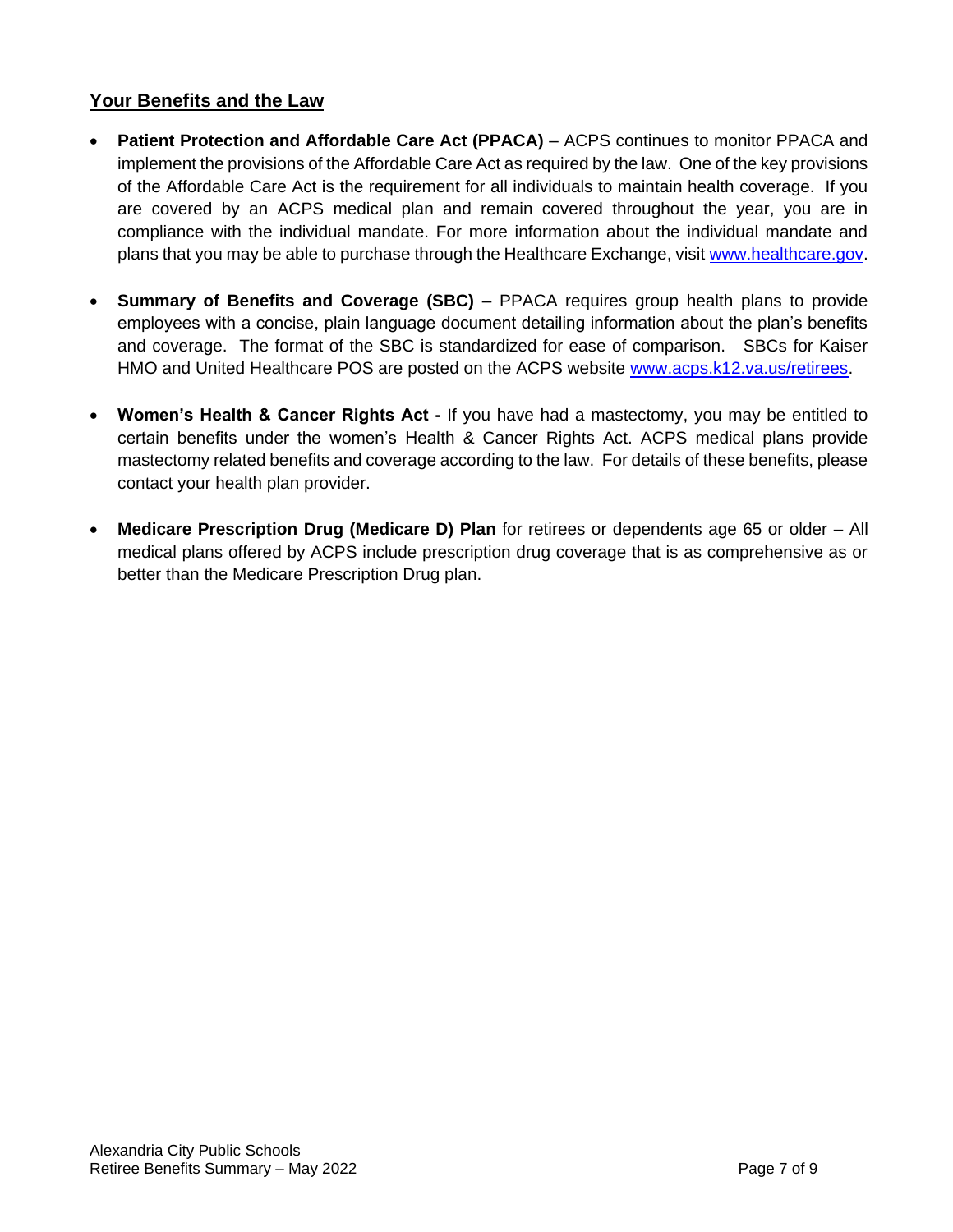# **Important Notice about Your Prescription Drug Coverage and Medicare**

**Please read this notice carefully and keep it where you can find it. This notice has information about your current prescription drug coverage with Alexandria City Public Schools and about your options under Medicare's prescription drug coverage.** This information may help you decide whether or not you want to join a Medicare drug plan. If you are considering joining, you should compare your current coverage, including which drugs are covered at what cost, with the coverage and cost of the plans offering Medicare prescription drug coverage in your area. Information about where you can get help to make decisions about your prescription drug coverage is at the end of this notice.

There are two important things you need to know about your current coverage and Medicare's prescription drug coverage:

- 1. Medicare prescription drug coverage became available in 2006 to everyone with Medicare. You can get this coverage if you join a Medicare Prescription Drug Plan or join a Medicare Advantage Plan (like an HMO or PPO) that offers prescription drug coverage*.* All Medicare drug plans provide at least a standard level of coverage set by Medicare. Some plans may also offer more coverage for a higher monthly premium.
- 2. Alexandria City Public Schools has determined that the prescription drug coverage offered by the Public Schools' medical plans with both Kaiser Permanente and United Healthcare qualify as Creditable Coverage. Creditable Coverage means that the prescription drug coverage you receive is on average at least as good as the standard Medicare prescription drug coverage. In other words, it will pay out as much or more than the standard Medicare coverage. Because your existing coverage is Creditable Coverage, you can keep this coverage and not pay a higher premium if you later decide to join a Medicare drug plan.

#### **When can you join a Medicare drug plan?**

You can join a Medicare drug plan when you first become eligible for Medicare and each year from October 15 to December 7.

However, if you lose your current creditable prescription drug coverage, through no fault of your own, you will also be eligible for a 2 month Special Enrollment Period (SEP) to join a Medicare drug plan.

#### **What happens to your current coverage if you decide to join a Medicare Drug Plan?**

If you decide to join a Medicare prescription drug plan, your current Alexandria City Public Schools health care coverage with either Kaiser Permanente or United Healthcare will be affected.

If you join a Medicare drug plan, and want to keep your health insurance as a retiree with Alexandria City Public Schools, either with Kaiser Permanente or United Healthcare plan, you will continue to pay the premium for both the medical and prescription drug plan even though your prescription drug benefits will be provided by Medicare drug plan and will not be covered by either Kaiser Permanente or United Healthcare plan.

If you remain covered as an active employee and enroll in a Medicare drug plan, the Alexandria City Public Schools' Kaiser Permanente or United Healthcare plan will continue to be the primary payer and Medicare will be secondary payer.

If you decide to join a Medicare drug plan and drop your current Alexandria City Public Schools coverage, be aware that you and your dependents will **not** be able to get this coverage back.